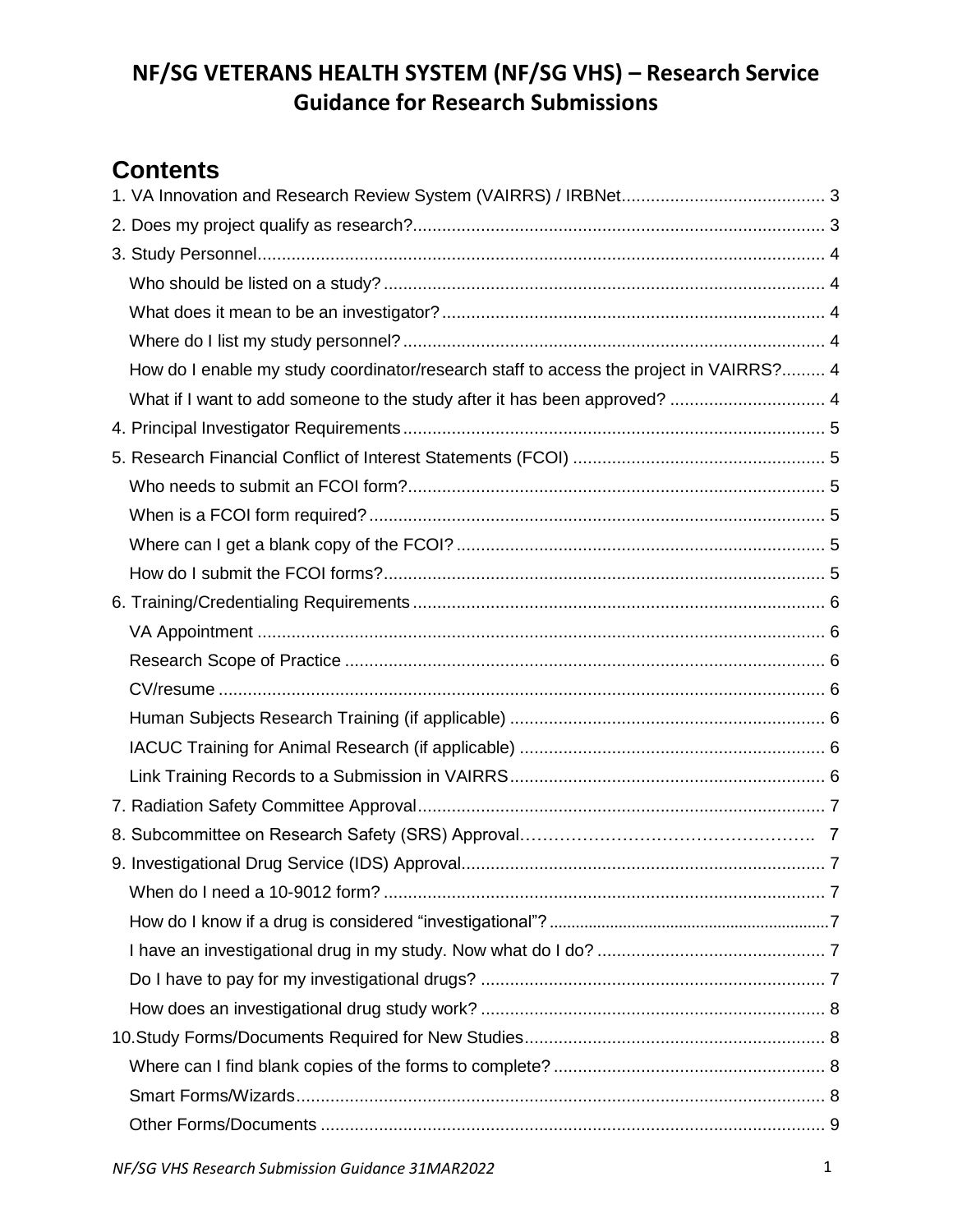| What documents are required by the VA Northeast Ohio Healthcare System local Research           |
|-------------------------------------------------------------------------------------------------|
|                                                                                                 |
|                                                                                                 |
|                                                                                                 |
|                                                                                                 |
|                                                                                                 |
| 13. Submitting a Continuing Review, Modification, or Other Submission for an Existing Project14 |
|                                                                                                 |
| 15. What if I submit a package accidentally, or need to change something? 15                    |
|                                                                                                 |
|                                                                                                 |
|                                                                                                 |
|                                                                                                 |
|                                                                                                 |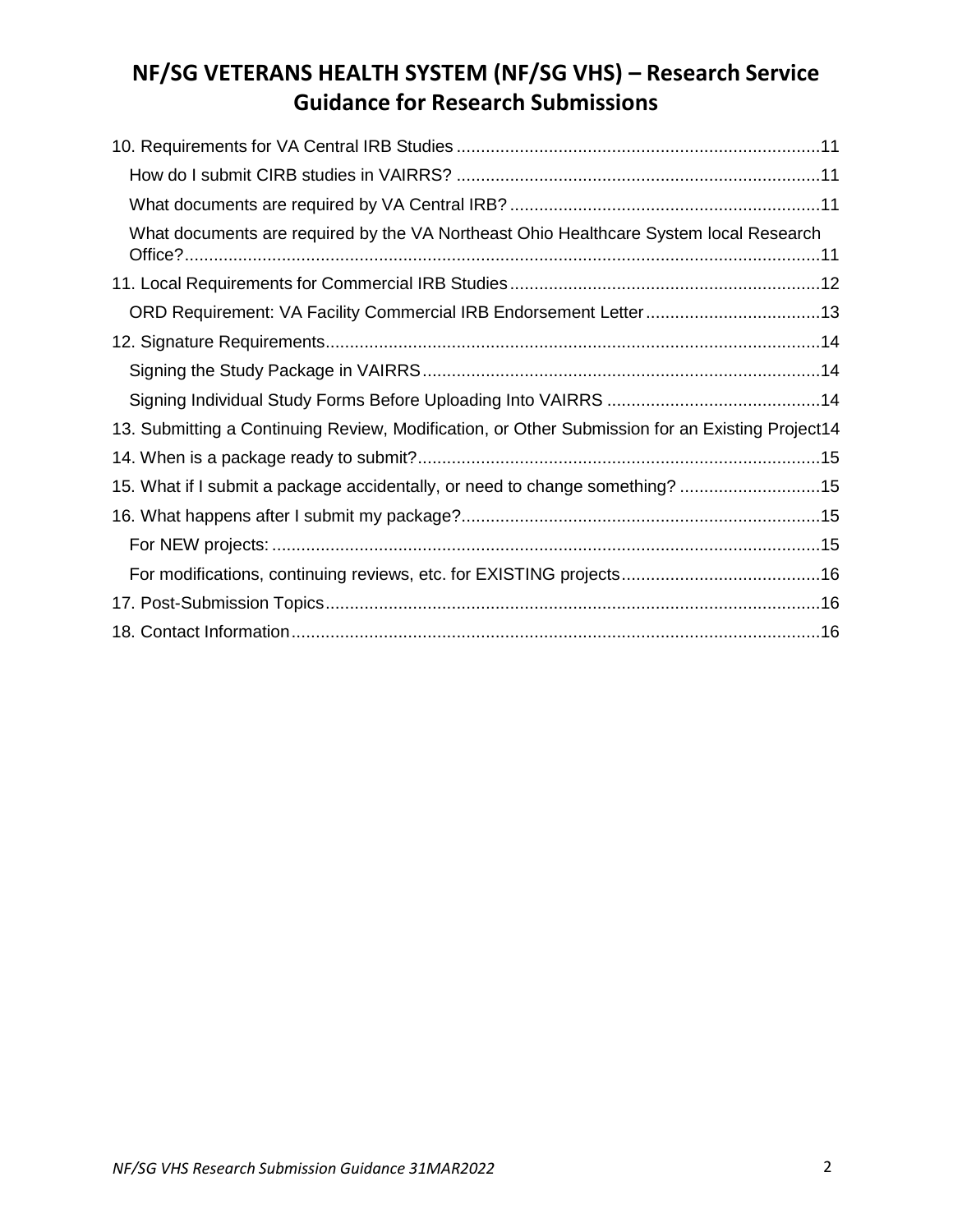## <span id="page-2-0"></span>**1. Administrative Oversight Responsibility of Investigators and Staff**

### A message from ACOS/Research and DCOS/Research:

Many people who pursue careers in medical research do so to fulfill a love of science, learning, discovery, and ultimately to help patients overcome disease and functional limitations. However, along with those worthwhile goals is the need to follow a variety of regulations that ensure responsible conduct of research. There are multiple oversight boards and personnel including the Institutional Review Board (IRB), Human Research Protections Program (HRPP), Subcommittee on Research Safety (SRS), Research Compliance Officers (RCO), Privacy Officers (PO), and Information Security Officers (ISSO). The RCO, PO, and ISSO are independent from VA Research Service, to ensure objective oversight. Researchers should understand that oversight boards/personnel provide a service your research program, including by protecting you from liability, helping research administration run smoothly, protecting patient safety and privacy, and safeguarding your data. Please be mindful to respond promptly and politely to mails or phone calls received from research oversight personnel. In addition, please make an effort to learn and follow applicable regulations. Cooperation in these aspects of research will make for a more collegial, productive, and pleasant experience for everyone involved.

# **2. VA Innovation and Research Review System (VAIRRS) / IRBNet**

The VA Innovation and Research Review System (VAIRRS) is the VA's enterprise version of IRBNet, a web-based software used by administrators, committee members, and researchers for electronic protocol submission/management and review and oversight of research. All submissions to the IRB, IACUC, SRS and RDC (e.g., new protocols, amendments, continuing reviews, closures) must be submitted electronically via IRBNet/VAIRRS. E-mail andhard copy submissions will not be accepted.

#### **Accessing VAIRRS**

You can access VAIRRS from virtually any computer by visiting [https://gov.irbnet.org.](https://gov.irbnet.org/) VAIRRS does not require a connection to the VA network.

All users must be registered to access VAIRRS. New users can create an account by clicking on the "Register Now to get started!" link located on the login page. Be sure to select North Florida/South Georgia Veterans Health System, Gainesville, FL as your organization when registering.

 ALL Principal Investigators, Co-Investigators, study coordinators/primary contact personnel, and study staff MUST create and activate a VAIRRS account.

#### **Instructions for Using VAIRRS**

For detailed guidance on using VAIRRS, view the section called "IRBNet (VAIRRS) Tutorials for Researchers" on the NF/SG Research Service website: <https://www.nffre-research.org/va-research-resources>

## <span id="page-2-1"></span>**3. Does my project qualify as research?**

**Research** means a systematic investigation, including research development, testing and evaluation, designed to develop or contribute to generalizable knowledge.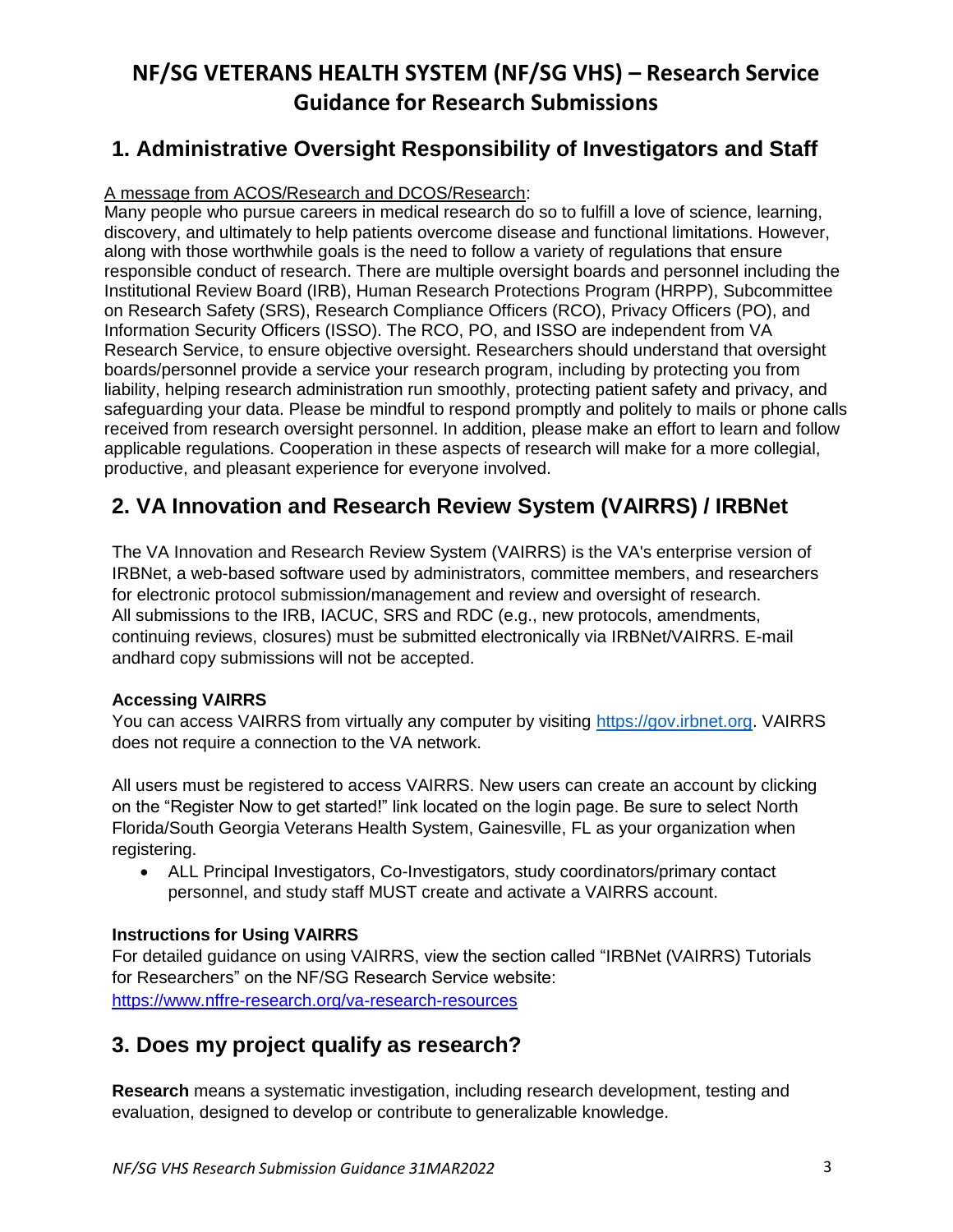A **"systematic investigation"** is an activity that involves a prospective study plan which incorporates data collection, either quantitative or qualitative, and data analysis to answer a study question. Investigations designed to develop or contribute to **generalizable knowledge** are those designed to draw general conclusions (i.e., knowledge gained from a study may be applied to populations outside of the specific study population), inform policy, or generalize findings.

If you are unsure whether your project constitutes research, please refer to VHA Program Guide 1200.01 by clicking [here.](https://www.research.va.gov/resources/policies/ProgramGuide-1200-21-VHA-Operations-Activities.pdf)

## <span id="page-3-0"></span>**4. Study Personnel**

### <span id="page-3-1"></span>**Who should be listed on a study?**

- In general, anyone comes into contact with research participants, study data, biospecimens, medical records, etc. should be listed as a member of the study.
- Individuals with only incidental access to study information (such as department administrators who process payments or conduct regulatory audits) may not need to be included.

### <span id="page-3-2"></span>**What does it mean to be an investigator?**

- Principal Investigator (PI) is an individual who conducts a research investigation, i.e., under whose immediate direction research is conducted, or, in the event of an investigation conducted by a team of individuals, is the responsible leader of that team. The PI oversees scientific, technical, administrative, and day-to-day management of the research
- Co-investigator (Co-I) is an individual who, under the direction of the PI, is involved in some or all aspects of the research project, including the: design of the study, conduct of the study, analysis and interpretation of identifiable data, and writing of manuscripts resulting from the project. The investigator must uphold professional and ethical standards and practices, adhere to all applicable Federal requirements, and comply with applicable local policies and procedures.

#### <span id="page-3-3"></span>**Where do I list my study personnel?**

 You must provide access to the project in VAIRRS for all your research personnel using the "Share this Project" function in the system. See next question below.

#### <span id="page-3-4"></span>**How do I enable my study coordinator/research staff to access the project in VAIRRS?**

- Provide access to all your study personnel by sharing the project with them in VAIRRS. Within your project, click "Share this Project" on the left side of the screen.
- In order for you to share your project, your study staff will all need to have registered for an account in VAIRRS.
- Grant each team member the level of access that they require (Full, Write, or Readonly). A description of each is available in VAIRRS when sharing the project.
- Prior to submitting your study for review, be sure all study personnel have a VAIRRS account and have been shared on the study.

For detailed guidance on using VAIRRS, view the section called "IRBNet (VAIRRS) Tutorials for Researchers" on the NF/SG Research Service website: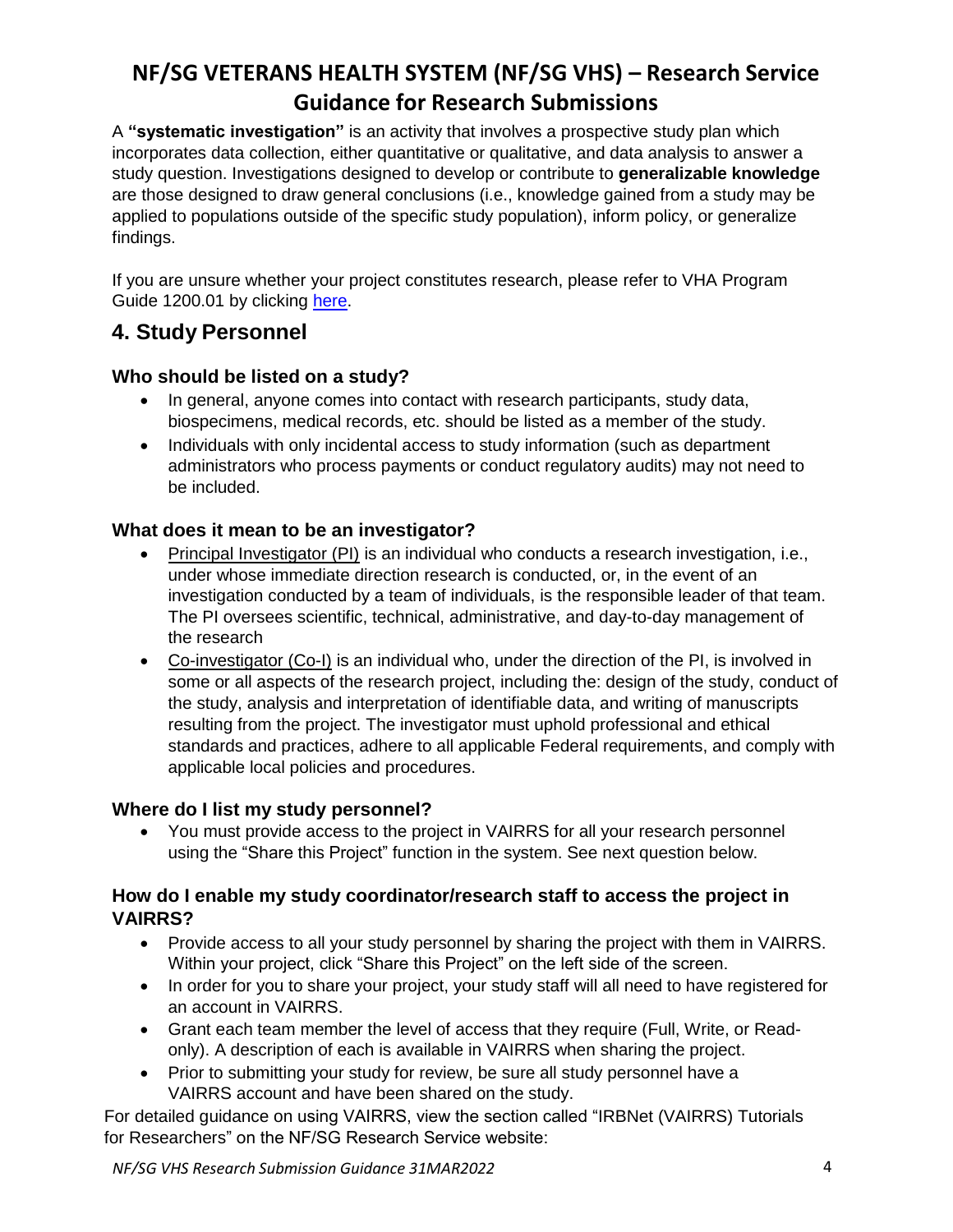<https://www.nffre-research.org/va-research-resources>

## <span id="page-4-1"></span><span id="page-4-0"></span>**5. Principal Investigator Requirements**

- Principal Investigators must have VA paid or "WOC" appointments and cannot be interns, residents, fellows, or other trainees. Only investigators with 5/8ths paid VA appointment can serve as a PI on a study funded by VA Office of Research and Development. If you are conducting VA research to fulfill the requirements of an academic program, you will be considered a student/trainee and willnot be able to serve as Principal Investigator, even if you are a paid VA employee.
- If you have not previously served as Principal Investigator on a study at NF/SG VHS, you will need to complete a **New Investigator Form** (available in the Forms and Templates Library) and submit to HRPP as part of your submission package.

# <span id="page-4-2"></span>**6. Research Financial Conflict of Interest Statements (FCOI)**

### <span id="page-4-3"></span>**Who needs to submit an FCOI form?**

All investigators (PI, co-investigators, etc.) must submit a Research Financial Conflict of Interest Statement (OGE Form 450 Alt VA) for each study in which they are listed as an investigator. An FCOI is not required for other types of study personnel (e.g., research assistant, lab technician, etc.)

### <span id="page-4-4"></span>**When is a FCOI form required?**

FCOI forms are required (1) for new study submissions, (2) with a modification request if an investigator is being added to a project, (3) if at any time your conflict of interest status changes, and (4) annually when submitting the VA Annual Status Report.

### <span id="page-4-5"></span>**Where can I get a blank copy of the FCOI?**

The research FCOI form can be downloaded from the Forms and Templates library in IRBNet/VAIRRS and should be completed and signed electronically. When completing the form, please note that the Duty Station for Malcom Randall VA Medical Center is 573.

### <span id="page-4-6"></span>**How do I submit the FCOI forms?**

FCOI forms must be emailed to [VHANFLResearchStudy@va.gov](mailto:VHANFLResearchStudy@va.gov) when you create your submission in VAIRRS. **Per VA Office of Research & Development, FCOI forms MUST NOT be uploaded into VAIRRS.**

When emailing your FCOI form(s), please be specific in the subject line about the type of submission (e.g., IRB continuing review, IACUC modification, new study, SRS annual review) with which your FCOI form is associated. If you do not specify, processing of your FCOI will be delayed.

You can submit your IRBNet/VAIRRS study package even if still waiting to receive FCOI forms, or awaiting review of FCOI forms.

## <span id="page-4-7"></span>**7. Training/Credentialing Requirements**

### <span id="page-4-8"></span>**VA Appointment**

Everyone listed on the study must have a valid VA appointment (paid or Without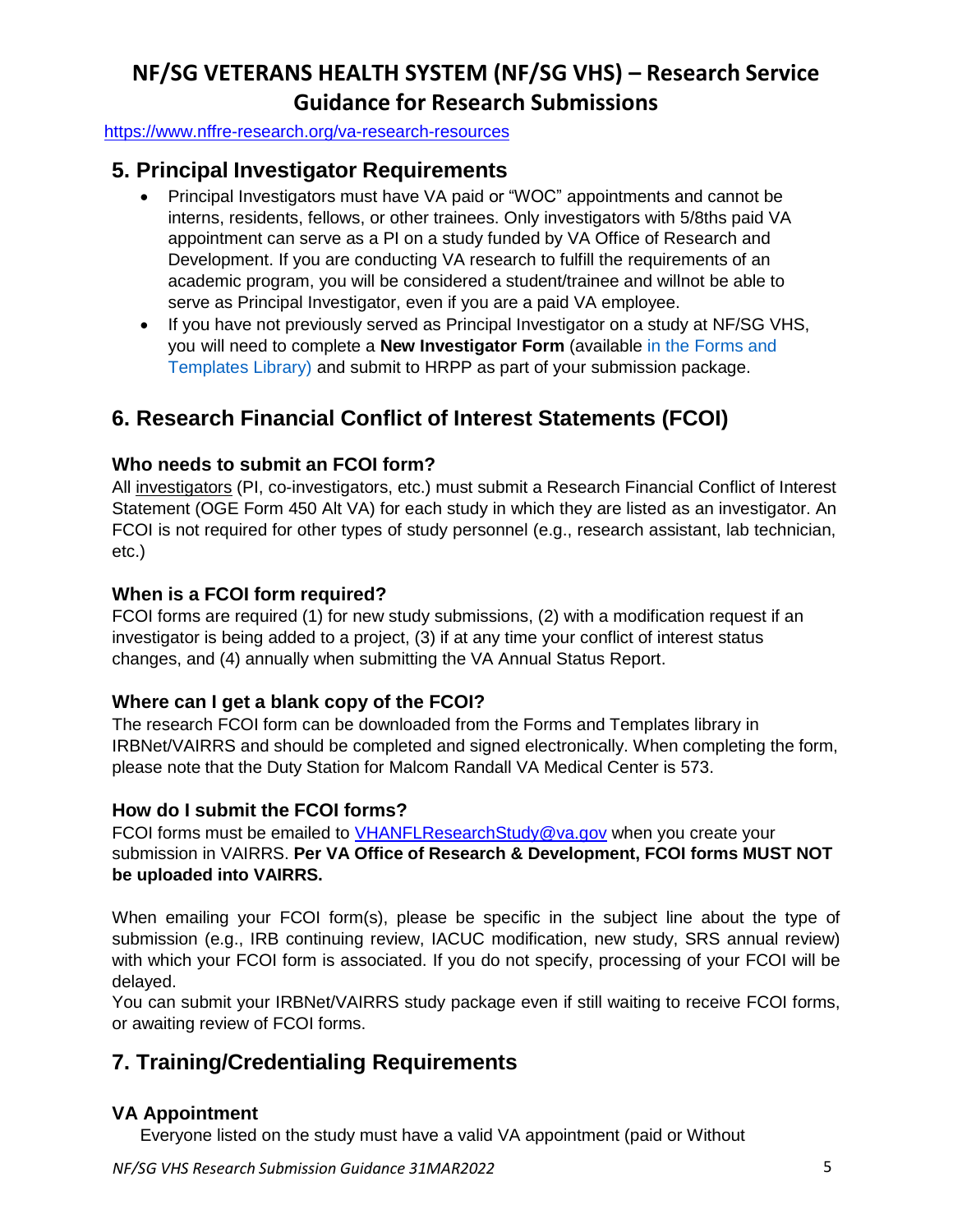Compensation, i.e., WOC). Anyone without a VA appointment will need to obtain a Without Compensation appointment. For more information about the WOC appointment procedures, email [Helen.Vaillancourt@va.gov.](mailto:Helen.Vaillancourt@va.gov)

#### <span id="page-5-0"></span>**Research Scope of Practice for WOC Study Team Members**

- Each member of the research team that has a WOC appointment must have a Research Scope of Practice on file with the NF/SG VHS Research Office.
- The Scope of Practice should cover ALL research activities the individual will conduct across all studies in which they are involved. This document should be updated as needed when roles/responsibilities change.

#### <span id="page-5-1"></span>**CV/resume**

All research staff must have a CV/resume on file with the Research Office. This should be uploaded to your User Profile in VAIRRS. For detailed guidance on how to submit a training & credentials record in VAIRRS, view the section called "IRBNet (VAIRRS) Tutorials for Researchers" on the NF/SG Research Service website: <https://www.nffre-research.org/va-research-resources>

#### <span id="page-5-2"></span>**Human Subjects Research Training (if applicable)**

VA CITI Human Subjects Protection (HSP) Training is required for study personnel conducting human subjects research. Training must be renewed every three years.

#### <span id="page-5-4"></span><span id="page-5-3"></span>**Link Training Records to a Submission in VAIRRS**

Your completed training records are visible in your User Profile in VAIRRS. To highlight training records relevant to a specific study submission, you can link those training records to your submission. This will allow administrators and board members/reviewers to easily confirm that all research staff have completed the training required for a given study submission. Training records can be linked in the Designer page when creating a new study. For instructions please view the "IRBNet (VAIRRS) Tutorials for Researchers" on the NF/SG Research Service website:<https://www.nffre-research.org/va-research-resources>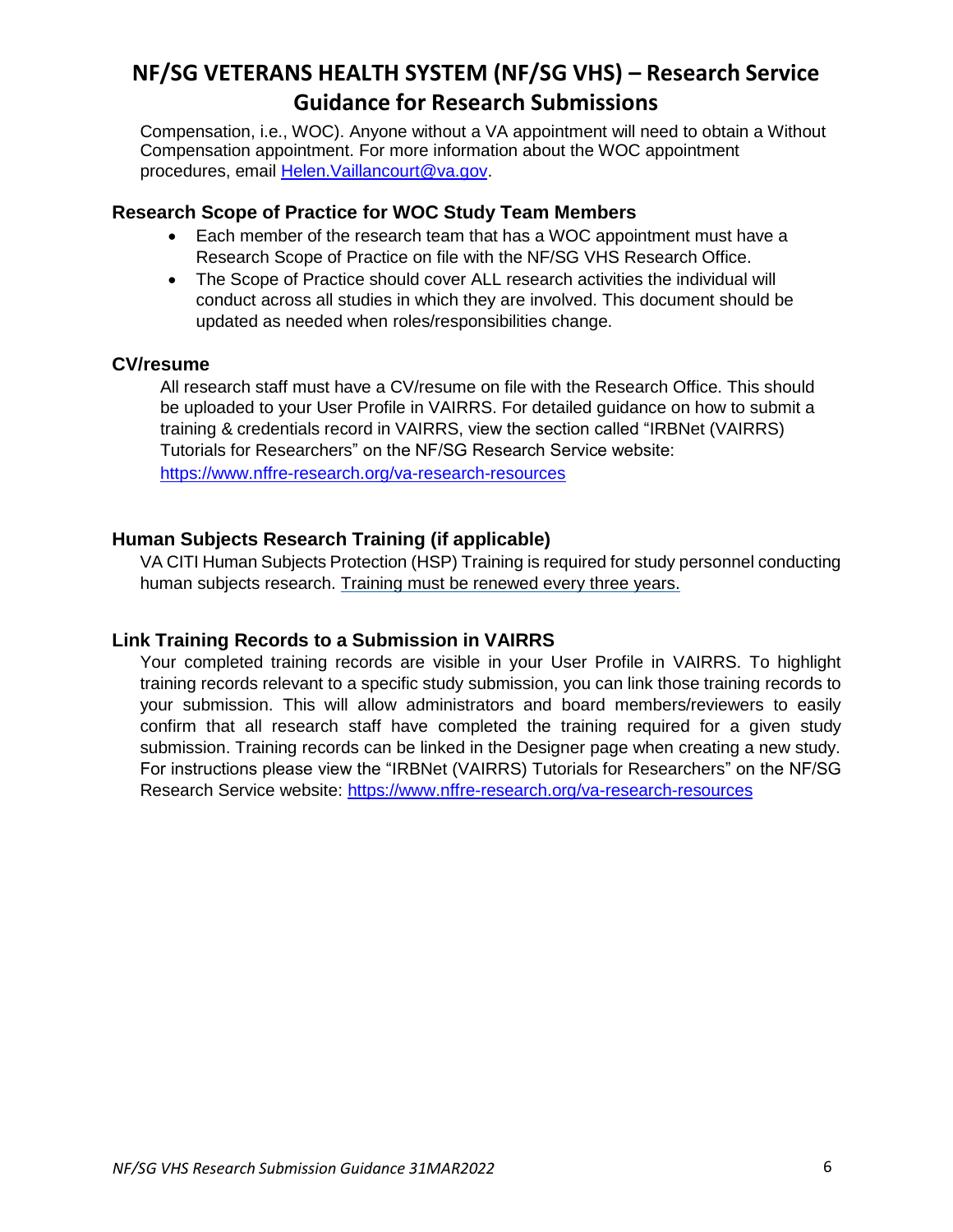## <span id="page-6-0"></span>**8. Radiation Safety Committee Approval**

Research studies involving radiation typically require approval from the Radiation Safety Committee (RSC). Please contact the Radiation Safety Officer at [Kathleen.Thomas@va.gov](mailto:Ronald.Leuenberger@va.gov) when you are preparing your study to begin the process. For new studies, submit your RSC application to the Radiation Safety Officer in advance of submitting your study in VAIRRS. The RSC application will consist of the following:

| Form Name                          |
|------------------------------------|
| Human Use of Ionizing              |
| <b>Radiation for Research Form</b> |
| Protocol                           |
| <b>Informed Consent Forms</b>      |

You will need to obtain RSC approval and include the RSC approval letter with your new study submission to the Subcommittee on Research Safety (SRS) in VAIRRS. If required, RSC approval must be obtained prior to IRB, SRS and RDC review and approval of the study.

# **9. Subcommittee on Research Safety (SRS) Review**

All research study submissions require review by the SRS Committee. A separate study package must be created and include the following completed documents, which can be found under Forms and Templates in the NF/SGVHS SRS, Gainesville, FL – Documents for Researchers library:

| Form Name            |
|----------------------|
| 01 SRS Coversheet    |
| 02 Safety Evaluation |
| 05 SRS Abstract      |

Depending on the safety concerns of the protocol, additional approvals or documents may be required. These additional items are described below:

|   | Form Name                            | Description                                 |
|---|--------------------------------------|---------------------------------------------|
|   | UF Institutional Biosafety Committee | Required for protocols that involve the use |
|   | (IBC) Approval Letter                | of recombinant DNA. For information on      |
|   |                                      | submitting to the UF IBC, visit             |
|   |                                      | http://ibc.research.ufl.edu/                |
| П | <b>CEOSH Chemical Inventory</b>      | Required for protocols that involve the use |
|   |                                      | of chemicals. See Section 6 of the SRS      |
|   |                                      | Evaluation form for more information.       |
|   | VA Radiation Safety Committee        | Required for studies involving radioactive  |
|   | (RSC) Approval Letter                | material and/or ionizing radiation. A       |
|   |                                      | description of the submission documents     |
|   |                                      | and procedures can be found in Section 7.   |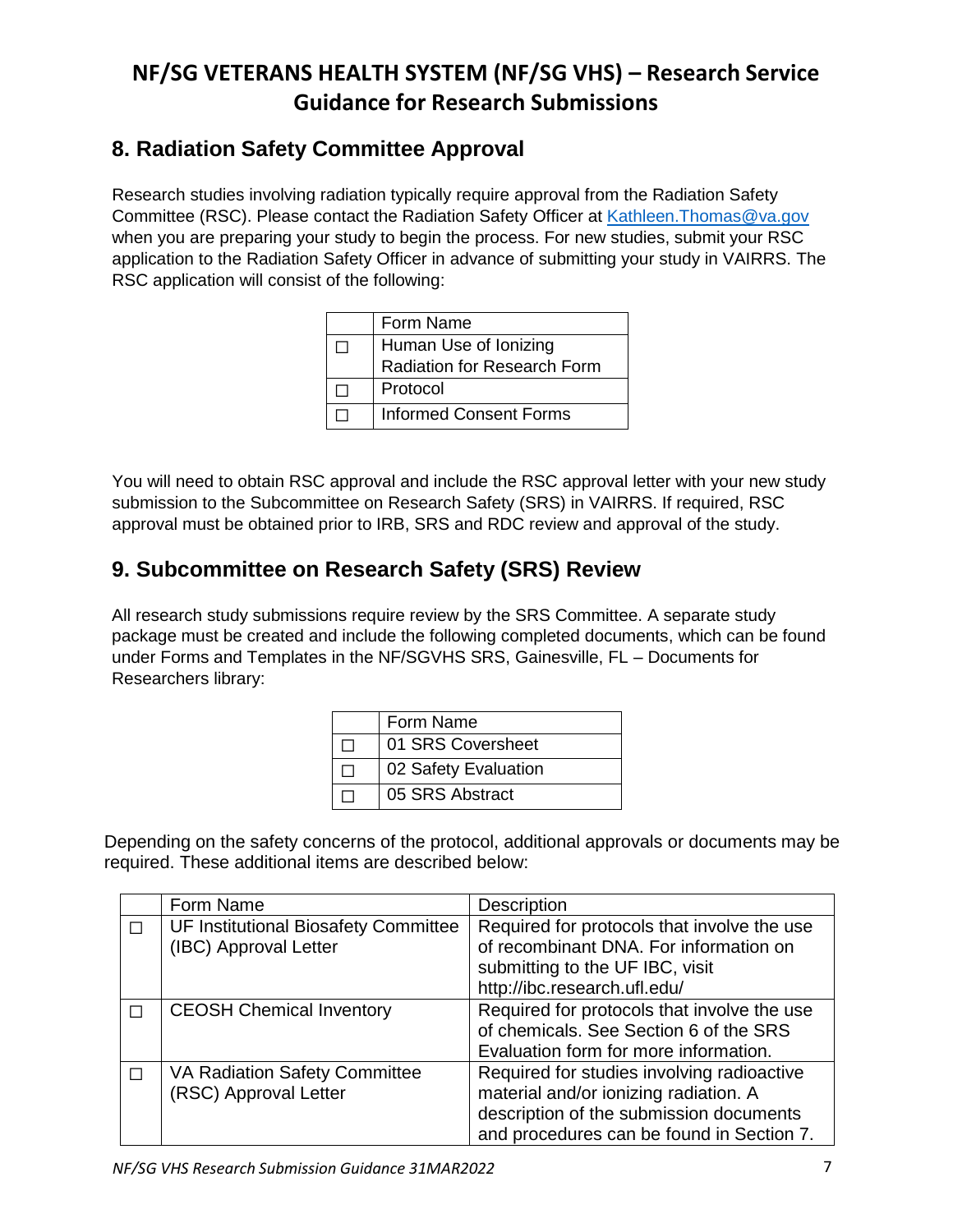| Liquid Nitrogen Training Certificates | Required for protocols involving use of     |
|---------------------------------------|---------------------------------------------|
|                                       | liquid nitrogen. This training is available |
|                                       | I through the CITI Program website.         |

## <span id="page-7-0"></span>**10. Investigational Drug Service (IDS) Review**

Research studies involving investigational drugs typically require review by the IDS. Please contact Research Pharmacist Alan Mumford at [Alan.Mumford@va.gov](mailto:David.Panning@va.gov) when you are preparing your study to begin the process.

### <span id="page-7-1"></span>**When do I need a 10-9012 form?**

VA Form 10-9012 is required for each investigational drug. The information asked for on the 10-9012 form is similar to what you would find in a package insert, and also provides a listing of all authorized prescribers for investigational drugs in the study and a designated contact person for questions.

### <span id="page-7-2"></span>**How do I know if a drug is considered "investigational"?**

Any chemical or biological compound being studied in a clinical investigation could be considered an investigational drug (or "study drug") – even an approved drug being studied for approved use. The interpretation depends on the parameters of the study. To avoid compliance issues, it's best to contact Research Pharmacist Alan Mumford at [Alan.Mumford@va.gov](mailto:David.Panning@va.gov) to find out if the drugs in your study are investigational or not.

#### <span id="page-7-3"></span>**I have an investigational drug in my study. Now what do I do?**

All studies involving investigational drugs must be reviewed by the Investigational Drug Service (IDS). Send your study protocol and Pharmacy Impact Form to the research pharmacist for review. A VA Form 10-9012 must also be completed and signed by the research pharmacist and attached to the package submission in VAIRRS.

#### <span id="page-7-4"></span>**Do I have to pay for my investigational drugs?**

All investigational drugs or supplies that are being used under an IND must be provided or paid for by the study sponsor. If your investigational drug is not under an IND, then you may or may not have to supply or pay for the drug – the research pharmacist will help you with this determination. Regardless of who pays for the drug itself, all investigational drug prescriptions must be dispensed through the research pharmacy and will be subject to pharmacy fees.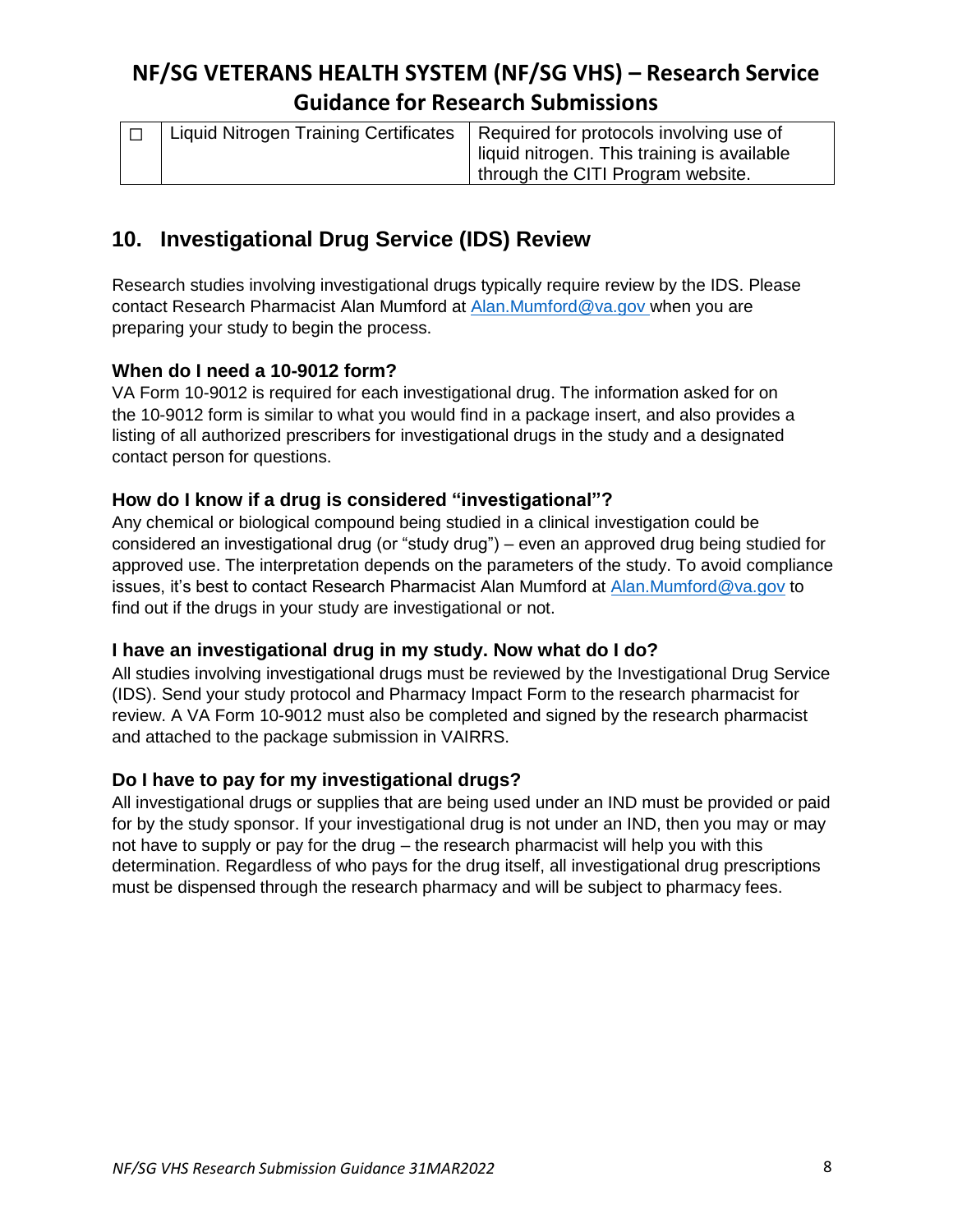### <span id="page-8-0"></span>**How does an investigational drug study work?**

All investigational drugs are required to be managed by the research pharmacy. They must be delivered to the research pharmacy for receipt, storage, dispensing, and any further disposition. The research pharmacist will work with you to get a special entry for your study into the VA drug file and will let you know what other documents may be required. When a subject is ready to be prescribed an investigational drug, only the authorized prescribers designated by the study may write for it. If it's the subject's first time receiving a drug in the study, the research pharmacist must see their signed informed consent before being able to dispense the drug. The pharmacist will let you know about any other necessary requirements.

## <span id="page-8-1"></span>**11. Study Forms/Documents Required for New Studies**

#### <span id="page-8-2"></span>**Where can I find blank copies of the forms to complete?**

Blank copies of forms must be downloaded from the VAIRRS/IRBNet "Forms and Templates" page. You can also download blank forms from the project "Designer" page when you are in the process of creating a new study.

When preparing a new study, always download blank forms and templates directly from VAIRRS to ensure you are using the most current version of the forms. Do not use old copies of forms you have saved on your computer.

#### **IF SUBMITTING TO A COMMERCIAL IRB OR VA CENTRAL IRB, PLEASE SEE THOSE SECTIONS BELOW FOR SPECIFIC REQUIREMENTS.**

#### <span id="page-8-3"></span>**Smart Forms/Wizards**

VA Office of Research & Development has created two required smart forms to be used in VAIRRS/IRBNet (listed below). The smart forms are completed within VAIRRS by selecting "Add a Wizard" in the project Designer. \*\*These forms will indicate if additional requirements/forms should be submitted with your project. Be sure to complete the forms below first.\*\*

| Form Name            | When Applicable         | <b>Description</b>                 |
|----------------------|-------------------------|------------------------------------|
| <b>Project Cover</b> | <b>Required for all</b> | Collects project-level information |
| <b>Sheet</b>         | projects                | (personnel, funding, etc.)         |

NOTE: The above smart forms must be kept up to date throughout the life of your project. If there are changes to your project (e.g., modification, etc.), you will need to update your Project Cover Sheet and IRB Information Sheet as applicable. You can do this in subsequent packages by adding a wizard in VAIRRS (in the Designer) and selecting "Clone an existing wizard." This will allow you to copy your current smart form and make changes as needed.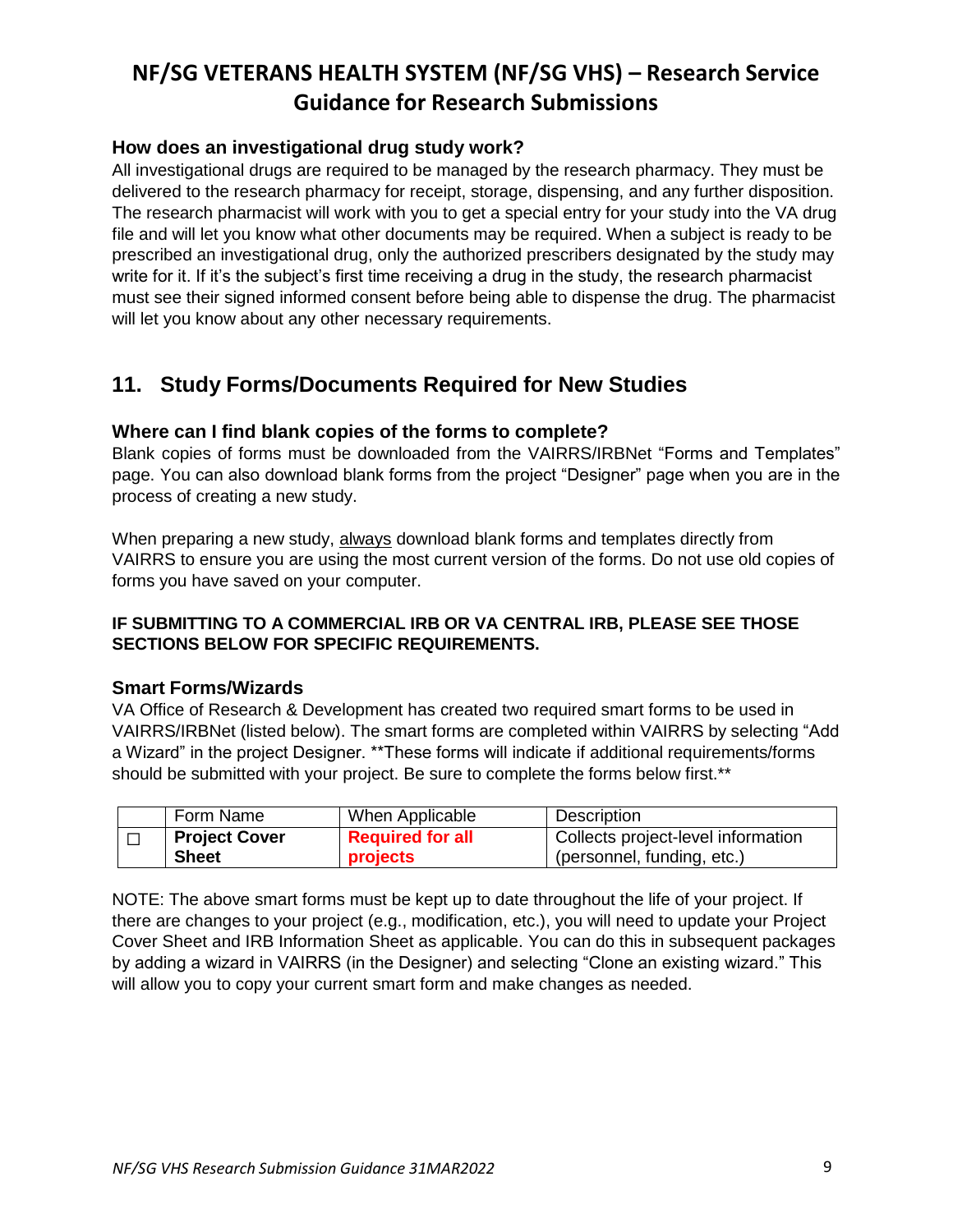### <span id="page-9-0"></span>**Other Forms/Documents**

Please see the table below for information about various study forms and when they would be required. These forms should be downloaded as blank copies, completed, and then uploaded/attached to your study package in VAIRRS.

|        | Form Name                                                            | <b>When Applicable</b>                                              | Description                                                                                                                                                                                  |
|--------|----------------------------------------------------------------------|---------------------------------------------------------------------|----------------------------------------------------------------------------------------------------------------------------------------------------------------------------------------------|
| $\Box$ | <b>Data Management and</b><br><b>Access Plan (DMAP)</b>              | <b>Required for</b><br>all projects                                 | Provides plan for public disclosure<br>of datasets after publication of<br>results                                                                                                           |
| $\Box$ | <b>ERDSP (Enterprise</b><br><b>Research Data Security</b><br>Plan)   | <b>Required for</b><br>all projects                                 | Provides information on data<br>security.                                                                                                                                                    |
| П      | Single IRB PI Questionnaire                                          | Required for all<br>Human<br><b>Subjects</b><br>Research<br>project | Helps investigators determine<br>whether their study is subject to<br>single IRB requirements. More<br>information can be found here.                                                        |
| □      | Protocol                                                             | Required for all<br>Human<br><b>Subjects</b><br>Research            | Describes research procedures for<br>human studies. Use provided<br>template. If there is a sponsor<br>protocol, submit that in addition to<br>completing the required protocol<br>template. |
| П      | Abstract                                                             | Required for all<br>Human<br><b>Subjects</b><br>Research            | The abstract is a concise<br>summary used for R&D<br>Committee review of your<br>submission.                                                                                                 |
| $\Box$ | <b>Information Security Privacy</b><br><b>Research Certification</b> | Required for all<br>Human<br>Subjects<br>Research                   | This form is a signed certification<br>from the VA PI on a research<br>study regarding responsibility for<br>data safeguarding.                                                              |
| $\Box$ | VA 10-250                                                            | Required for all<br>Human<br>Subjects<br>Research                   | Privacy Officer review form.<br>Researcher completes only page 1.                                                                                                                            |
| $\Box$ | 3.5A - RDC Non-Veteran<br>Application                                | Human<br><b>Subjects</b><br>Research                                | For research studies enrolling non-<br>Veterans, including family members,<br>caregivers, and pregnant partners of<br>research subjects.                                                     |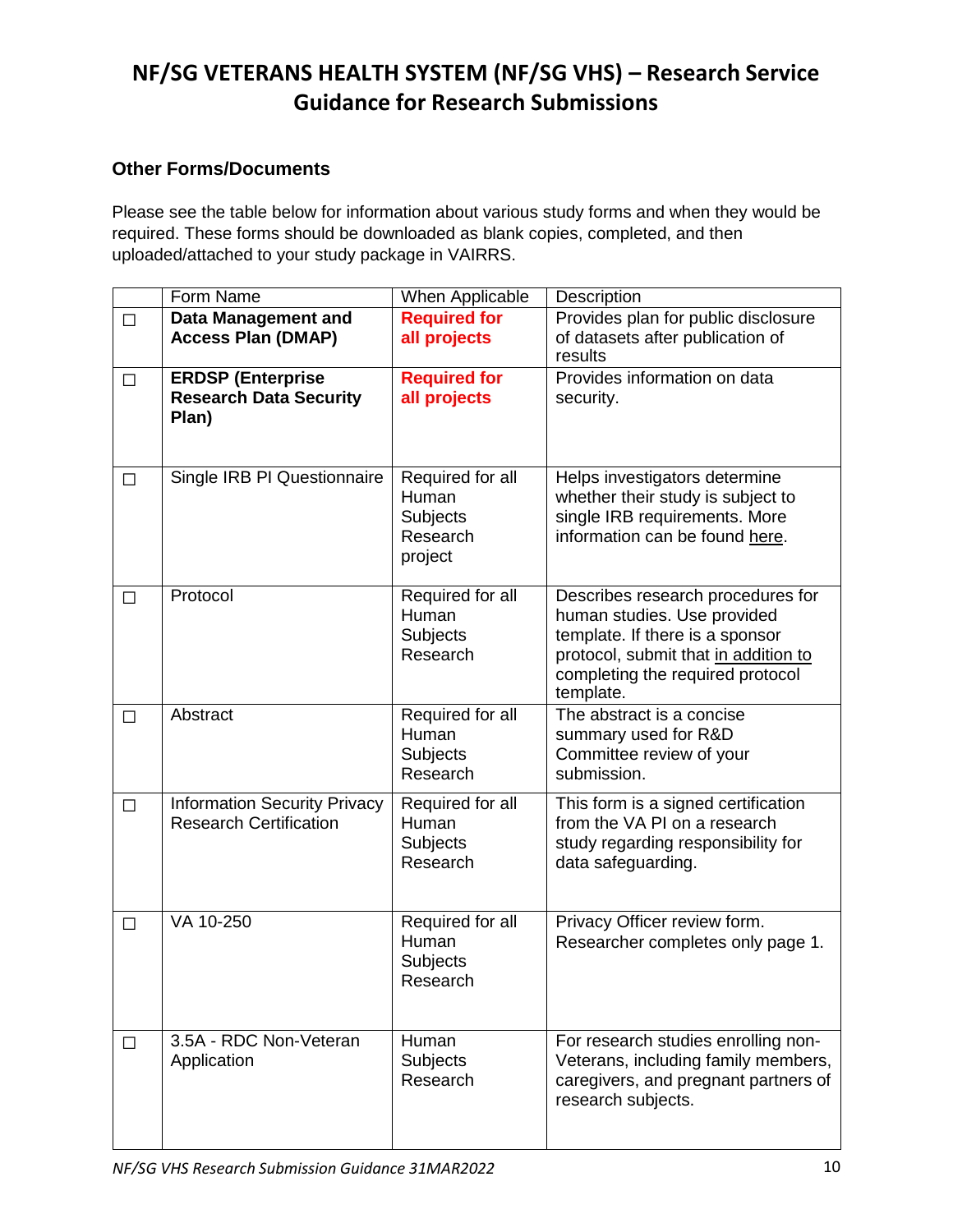| $\Box$ | <b>Informed Consent Form</b>                                                                  | Non-Exempt<br>Human<br><b>Subjects</b><br>Research | For requesting written informed<br>consent from a research participant<br>to enroll in a study. This is required<br>unless a waiver of Informed Consent<br>is approved by the IRB.                                                                                       |
|--------|-----------------------------------------------------------------------------------------------|----------------------------------------------------|--------------------------------------------------------------------------------------------------------------------------------------------------------------------------------------------------------------------------------------------------------------------------|
| П      | <b>HIPAA Authorization</b><br>(VA Form 10-0493)<br>standalone                                 | Human<br><b>Subjects</b><br>Research               | Separate HIPAA Authorization. The<br><b>HIPAA</b> authorization determines<br>who research data can be shared<br>with, and is crucial for data sharing<br>with non-VA institutions who are<br>collaborating in the research.                                             |
| $\Box$ | VA Form 10-9012 -<br><b>Investigational Drug Form</b>                                         | <b>Drug Studies</b>                                | Investigational Drug Form. Must be<br>completed for each drug being<br>evaluated in a research study                                                                                                                                                                     |
| □      | Questionnaires,<br>Informational Sheet,<br>Recruitment Materials,<br><b>Sponsor Documents</b> |                                                    | All other materials that will be<br>presented to research subjects, as<br>applicable. Internal forms that are<br>not presented to research subjects<br>do not need approval (e.g.,<br>instructions to staff, checklists,<br>$etc.$ ).                                    |
| $\Box$ | <b>Real SSN Access</b><br>Form (DART/VINCI)<br>(if applicable)                                | Human<br><b>Subjects</b><br>Research               | This form is required for all VHA<br>research requests for real SSN data<br>requested through VINCI DART for<br>obtaining VA patient data. The form<br>must be signed by the ACOS of<br>Research and approved by the IRB<br>of record before being submitted to<br>DART. |
| $\Box$ | New Investigator Form<br>(if applicable)                                                      |                                                    | The New Investigator Form is<br>required for principal investigators<br>who have not previously conducted<br>research at the VA.                                                                                                                                         |
| □      | <b>IRB Submission (PDF</b><br>format)                                                         | All non-exempt<br>project<br>submissions           | A PDF document of your full IRB<br>submission must be included in<br>your submission to HRPP so that it<br>may be reviewed by the PO and<br>ISSO for compliance with VA<br>regulations.                                                                                  |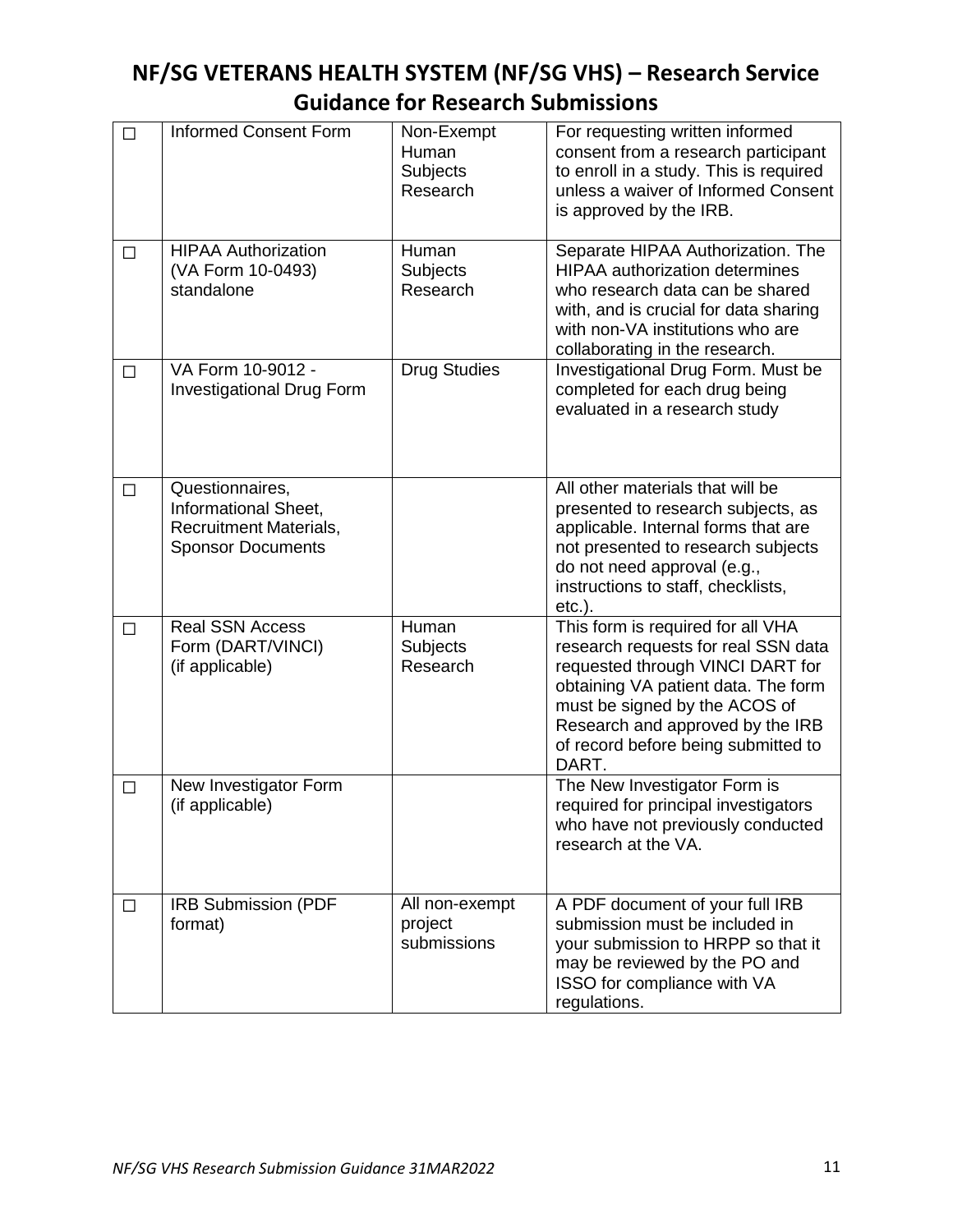### <span id="page-11-0"></span>**12. Requirements for VA Central IRB Studies**

Human subjects research studies that are approved by the VA Central IRB must also be approved by each local VA facility at which they are to be conducted. Effective March 15, 2021, all submissions for VA Central IRB must be submitted through IRBNet/VAIRRS.

#### **PRIOR TO PREPARING A CIRB NEW STUDY, CONTACT NF/SGVHS HRPP ADMINISTRATOR [LISA.CAMPBELL3@VA.GOV](mailto:Christina.Bennett2@va.gov) FOR GUIDANCE.**

### <span id="page-11-1"></span>**How do I submit a new study application to VA CIRB in IRBNET/VAIRRS?**

Please note that all **new study applications** for VA CIRB must be submitted in IRBNet/VAIRRS to **your local research office ONLY** in order to initiate both the local and CIRB study review process. The **local research office** will submit to CIRB. Please include the note "CIRB IRB Review" as a reminder to them. After initial study approval, all CIRB submissions (e.g., adverse events, continuing review, amendments, etc.) should be submitted in IRBNet **directly to the Central IRB**.

### **What documents are required by VA Central IRB?**

CIRB guidance documents and form templates are available from the Forms and Templates page in VAIRRS, by selecting the library for "VA Central IRB Administration - Documents for Researchers." Please use the CIRB guidance regarding what forms are required by CIRB.

#### <span id="page-11-3"></span>**What documents are required by the NF/SG Veterans Health System local Research Office?**

You must submit locally required documents for SRS review in a separate package. The checklist below outlines which local forms should be included. These forms can be found in the Forms and Templates library titled NF/SGVHS SRS, Gainesville, FL – Documents for Researchers. Please see Section 8 above for detailed descriptions of each form.

<span id="page-11-2"></span>

|   | <b>Required (for local Research Office)</b>                          |
|---|----------------------------------------------------------------------|
|   | 01 SRS cover sheet                                                   |
| П | 02 Safety Evaluation                                                 |
|   | 05 SRS Abstract                                                      |
|   | If Applicable (for SRS)                                              |
|   | UF Institutional Biosafety Committee (IBC)<br><b>Approval Letter</b> |
|   | <b>CEOSH Chemical Inventory</b>                                      |
|   | VA Radiation Safety Committee (RSC)<br><b>Approval Letter</b>        |
|   | <b>Liquid Nitrogen Training Certificates</b>                         |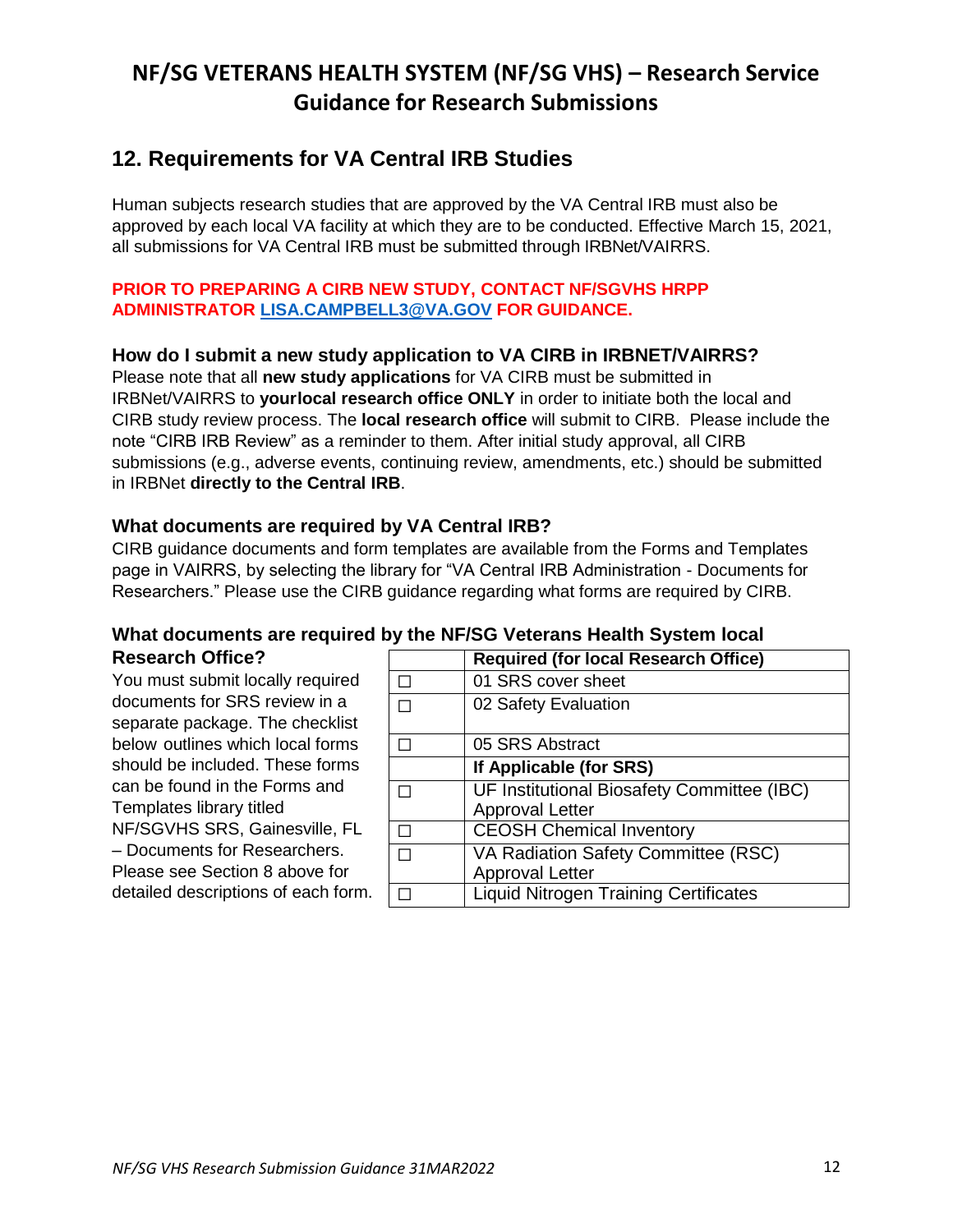### <span id="page-12-0"></span>**13. Local Requirements for Commercial IRB Studies**

VHA Directive 1200.05 (Paragraph 5.f(8)(a) was amended on March 3, 2020 permitting VA Facilities to use commercial IRBs for cooperative (multi-site) research activities as approved by ORD. Only commercial IRBs vetted and approved by ORD can be used by VA Facilities in which ORD has executed an agreement with the commercial IRB(s).

The NF/SG Veterans Health System currently has reliance agreements to use the following VA ORD-approved commercial IRBs for cooperative (multi-site) non-exempt human subjects research:

- 1. Advarra
- 2. Western IRB Copernicus Group (WCG IRB; formerly known as WIRB)

The cost of using a commercial IRB is typically covered by the study sponsor. Neither the VA nor the VA non-profit corporation (i.e., North Florida Foundation for Research and Education) may contract directly for IRB review services. Human subjects research studies that are overseen by a VA ORD-approved commercial IRB must also be approved by each local VA facility at which they are to be conducted. Investigators must submit a new study package to HRPP and SRS for review.

There are a few differences in the local requirements for new studies that are using the VA Central IRB. The checklist below outlines which forms should be included in your local submission (to NF/SG VHS) for a new commercial IRB study. Please see Section E above fordetailed descriptions of each form. **Your study must first be submitted to HRPP and receive preliminary PO/ISSO reviews prior to being submitted to the commercial IRB.**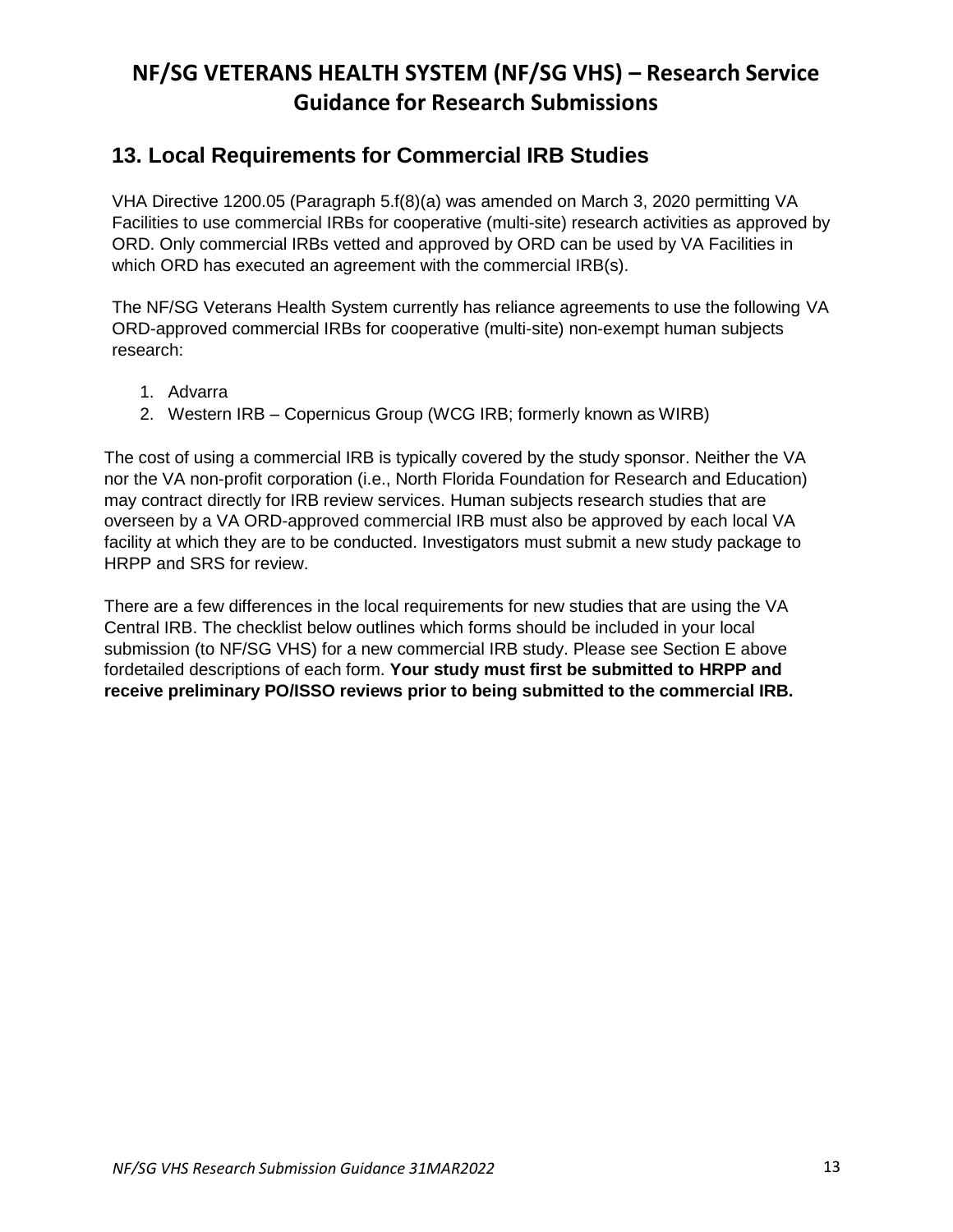| <b>Required</b>                                          |
|----------------------------------------------------------|
| <b>Project Cover Sheet</b>                               |
| <b>IRB Information Sheet</b>                             |
| Data Management and Access Plan (DMAP)                   |
| <b>ERDSP (Enterprise Research Data Security</b><br>Plan) |
| Protocol Reviewed by Commercial IRB                      |
| VA 10-250                                                |

| If Applicable                               |
|---------------------------------------------|
| 3.5A - RDC Non-Veteran Application          |
| 3.2A Service Impact Form                    |
| 3.1A Pharmacy Impact Form (approved)        |
| VA Form 10-9012 - Investigational Drug Form |
| <b>Radiation Safety Committee Approval</b>  |

### <span id="page-13-0"></span>**ORD Requirement: VA Facility Commercial IRB Endorsement Letter**

As of May 11, 2020, any research study submitted by a VA Investigator to a commercial IRB approved by ORD must include the following letter: "VA Facility Commercial IRB Endorsement Letter." The purpose of the letter is to ensure that the VA Facility is aware that the VA Investigator is submitting a cooperative study to the ORD-approved commercial IRB and confirmed that neither the VA nor the VA NPC is contracting directly for the IRB review services provided by the commercial IRB. The commercial IRBs have requested this institutional documentation as part of standard processing of investigator applications.

The "VA Facility Endorsement Letter" must be signed by one of the following:

- the Associate Chief of Staff for Research and Development (ACOS/R&D),
- Administrative Officer for Research & Development (AO/R&/D), or
- the VA Facility's Liaison for the commercial IRB

The VA Principal Investigator is not authorized to sign the VA Facility Commercial IRB Endorsement Letter. This letter must be included with the VA Investigator's study application materials to the commercial IRB. **Any VA study application submitted without the signed VA Facility Commercial IRB Endorsement letter will not be processed by the applicable commercial IRB.**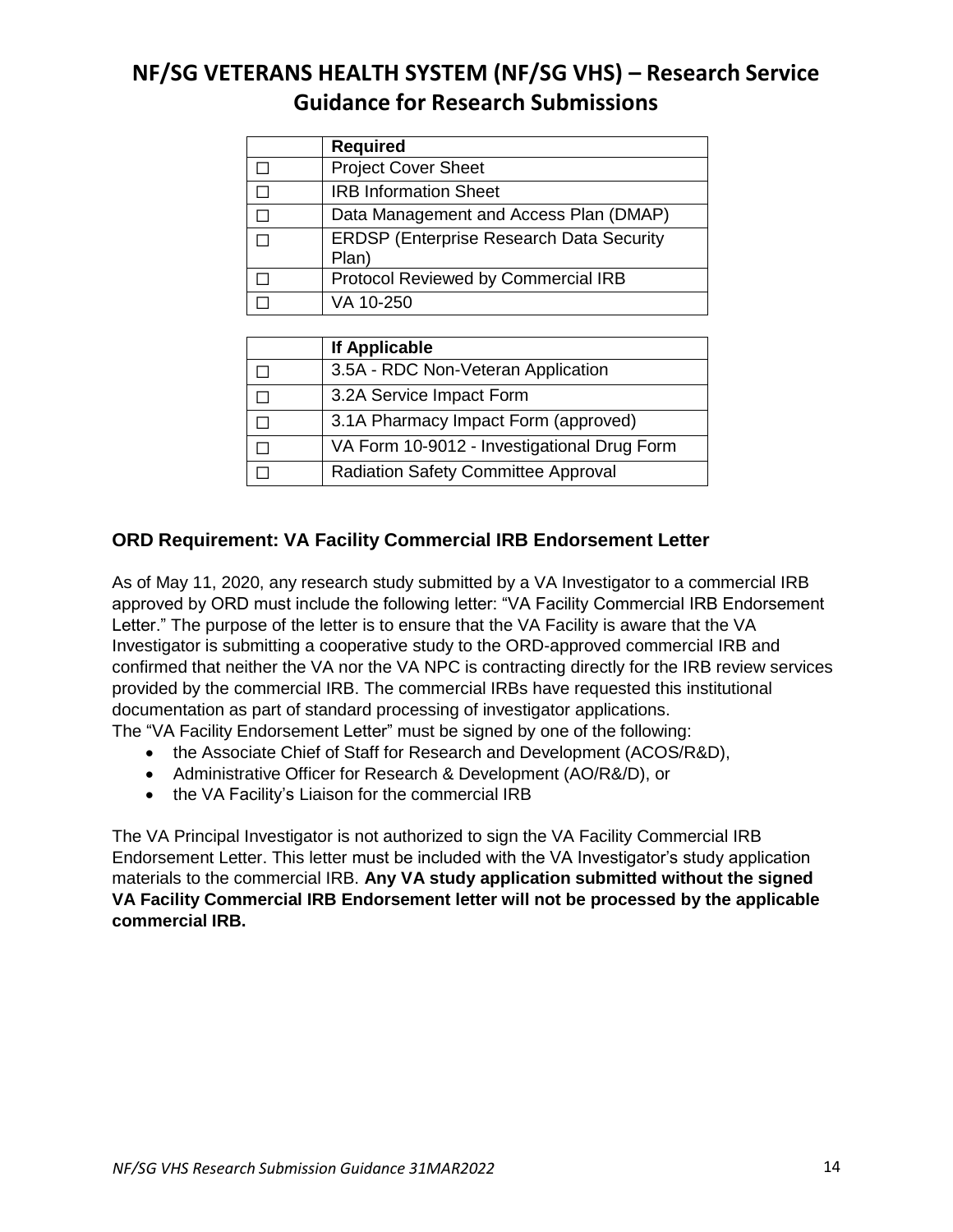The [ORD VA Facility Commercial IRB Endorsement Letter](https://www.research.va.gov/programs/orppe/VA-Facility-Endorsement-Letter-Template-for-Commercial-IRB-Submission.pdf) template is available for download on the ORD website at [\(https://www.research.va.gov/programs/orppe/single\\_irb.cfm\)](https://www.research.va.gov/programs/orppe/single_irb.cfm). VA Facilities are encouraged to check the ORD website for frequent updates to information, instructions and templates.

**Preliminary reviews from the Privacy Officer (PO) and Information System Security Officer (ISSO) reviews must be completed prior to submission of the research project to the commercial IRB for review.** This is a requirement before the above-mentioned endorsement letter can be signed.

# <span id="page-14-0"></span>**14. Signature Requirements**

### <span id="page-14-1"></span>**Signing the Study Package in VAIRRS**

- Packages must be electronically signed by the Principal Investigator and Co-Investigators before they are submitted. The "Designee" signature mode is not accepted (i.e., someone else cannotsign on behalf of the PI.)
- To sign a package, open the project in VAIRRS and click "Sign this Package" on the left side of the screen.

### <span id="page-14-2"></span>**Signing Individual Study Forms Before Uploading Into VAIRRS**

Some forms that you will submit as part of your package have a signature field on the form itself, typically requiring PI signature. If an electronic signature box, simply click the box and you will be prompted to enter your VA PIV credentials. Otherwise, follow the instructions below to stamp any document with an official VA signature.

Instructions for adding digital signature to a document using Adobe:

- 1. When you are ready to sign the document, if it is not already a PDF, save as a PDF.
- 2. Open the PDF. If using Adobe Reader: In the right panel, click the wrench for "More Tools." Click the icon that says "Certificates."
- 3. If using Adobe Acrobat DC (full program): In the righthand menu, click the search bar (Search tools) and search for "Digitally Sign"
- 4. At the top of the page, click "Digitally Sign" and follow the prompts to add your signature and save the document. NOTE: On a VA networked computer, your PIV card must be inserted into the card reader to add your digital signature to the document.

## <span id="page-14-3"></span>**15. Submitting a Continuing Review, Modification, or Other Submission for an Existing Project**

If you need to submit a continuing review, modification, or other submission (e.g., adverse event, DSMB report, closure, etc.) for an existing project, you need to create a new package within the existing project. **DO NOT create a new project**.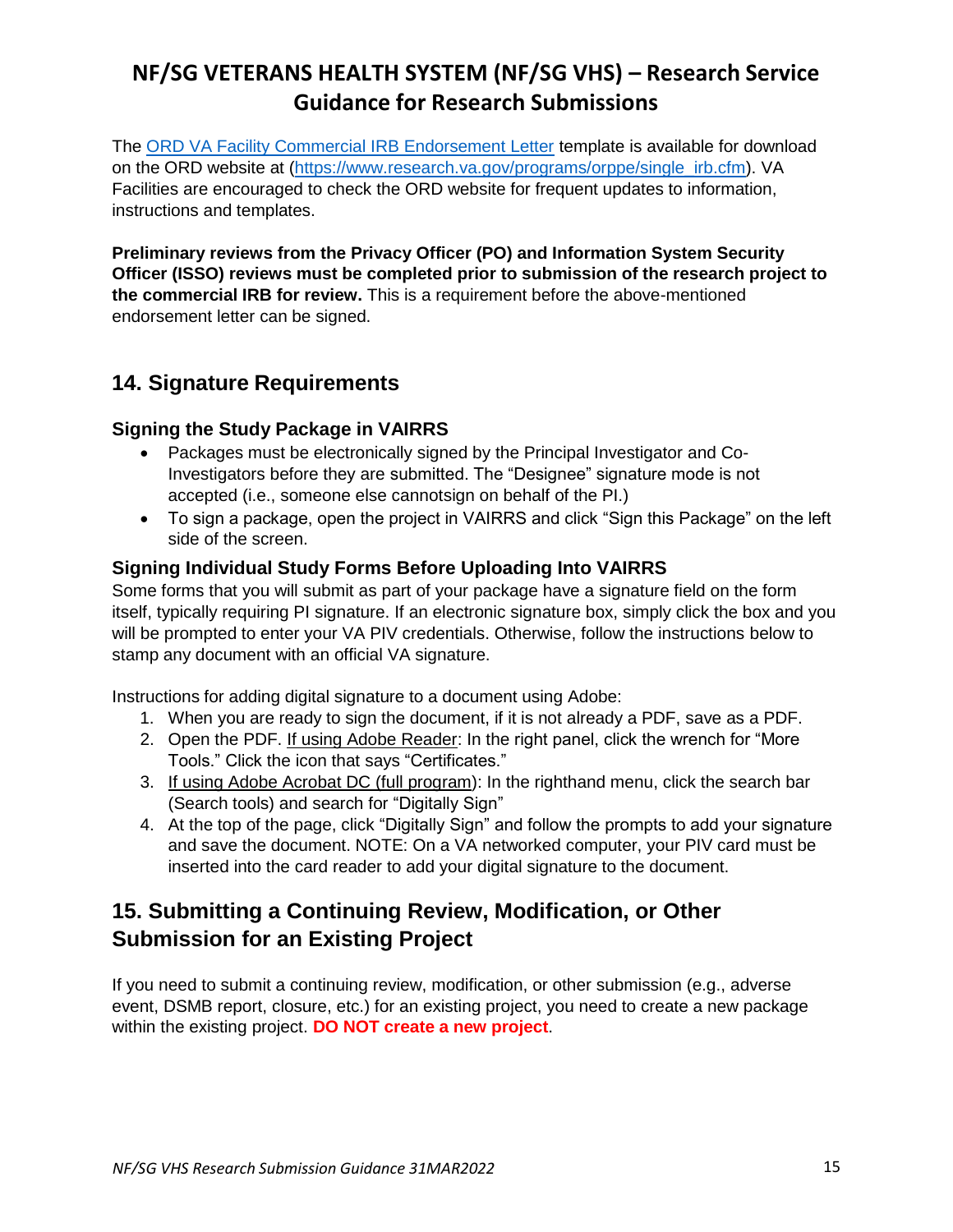For detailed guidance on how to create a new package in VAIRRS, please view the section called "IRBNet (VAIRRS) Tutorials for Researchers" on the NF/SG Research Service website:

<https://www.nffre-research.org/va-research-resources>

All projects that were approved at NF/SG VHS prior to the implementation of VAIRRS have been entered into the system so that you may submit any required actions in VAIRRS moving forward. If you do not yet have access to your existing studies in VAIRRS, please contact the HRPP Office at [VHANFLResearchStudy@va.gov](mailto:VHANFLResearchStudy@va.gov) so we can transfer ownership of your project(s) to you.

### <span id="page-15-0"></span>**16. When is a package ready to submit?**

- 1. PI meets requirements for who can be Principal Investigator
- 2. Conflict of Interest statements for all investigators have been sent to [VHANFLResearchStudy@va.gov](mailto:VHANFLResearchStudy@va.gov) (please send the COI forms for all investigators as attachments within a single email).
- 3. Training/Credentialing requirements completed/up to date for all study personnel
- 4. Have contacted Radiation Safety Committee and/or Pharmacy (P&T) Committee to obtain approvals, if applicable
- 5. All required documents completed and included in your study package in VAIRRS
- 6. All study personnel have been shared/given access to the study in VAIRRS
- 7. PI has signed the package

NOTE: If you submit an incomplete package, it will be returned to you and may substantially delay your approval.

## <span id="page-15-1"></span>**17. What if I submit a package accidentally, or need to change something?**

Contact the HRPP Office immediately by emailing [VHANFLResearchStudy@va.gov](mailto:VHANFLResearchStudy@va.gov)

### <span id="page-15-2"></span>**18. What happens after I submit my package?**

When you submit your study, your submission is locked and sent to the HRPP Office for review. Once submitted, you can no longer delete or revise your package. The HRPP Office will be automatically notified of the new submission by VAIRRS.

#### <span id="page-15-3"></span>**For NEW projects:**

- 1. HRPP staff conduct administrative review to ensure package is complete and basic requirements met.
- 1. Study is forwarded to the Privacy Officer and Information Systems Security Officer(s) to conduct their pre-reviews. Once their reviews are complete and there are no outstanding items that need to be addressed, the HRPP Office will issue the HRPP